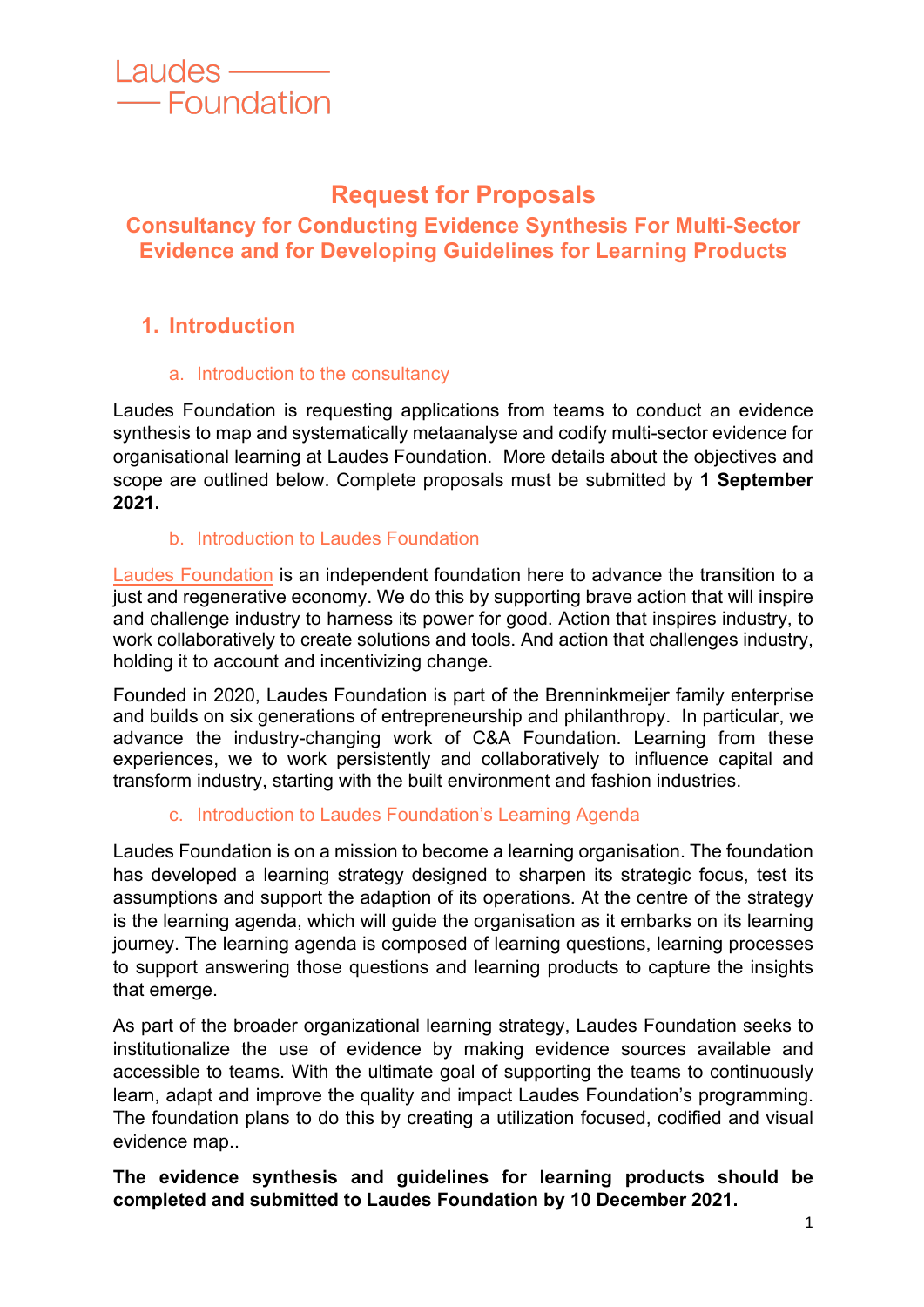# Laudes — - Foundation

# **2. Objectives and scope**

The objectives and scope of the consultancy are as follows:

- Identifying with the Laudes Foundation team the most important and priority criteria for the evidence synthesis.
- Review and synthesize the existing evidence within and outside of Laudes Foundation for the Laudes Foundation priority sectors.
- Codifying the evidence synthesis into utilisation focused, action oriented lessons.
- Create a visual evidence map that identifies trends, best practices and succinct lessons from formal evidence sources (internal/external) that can inform our work and answer the priority questions.
- Develop guidelines for creating learning products based on the existing evidence and recommend future evidence gathering and sharing approaches.

# **3. Proposed Methodology**

The consultant/organisation is expected to review the existing evidence sources both internal and external which are aligned with the foundation's vision and focus industries - Fashion, Built and Finance and Capital Market Transformation. This will involve reviewing monitoring, evaluation and learning reports, After Action Reviews, published reports of studies commissioned by the foundation and key partners and other relevant secondary sources. The consultant/organisation will:

- Support the Laudes Foundation's Learning Champions Evidence and Uptake Sub-Group to conduct in-depth interviews with staff from different teams (programmatic staff, Effective Philanthropy, Communications, Management Team) as well as key partners to develop questions that the evidence map should answer and to mine best practices in evidence collation, dissemination and uptake.
- Develop relevant criteria for including or excluding evidence or studies or reports in the review.
- Review all existing evidence sources both internal and external aligned to the criteria and identify gaps.
- Liaise with other foundations for identifying best practices for evidence collation, dissemination and uptake to inspire the evidence synthesis and mapping and guidelines for learning products.
- Formulate strategic and actionable lessons based on the criteria (strategic, operational, thematic etc.).
- Create an evidence synthesis responding to the criteria and codify the lessons into a visual evidence map.
- Prepare actionable and clear quidelines for creating learning products based on the findings.

In doing so, the consultant/organisation will employ a qualitative approach to ensure that evidence (with can be either qualitative or quantitative or a mix of both)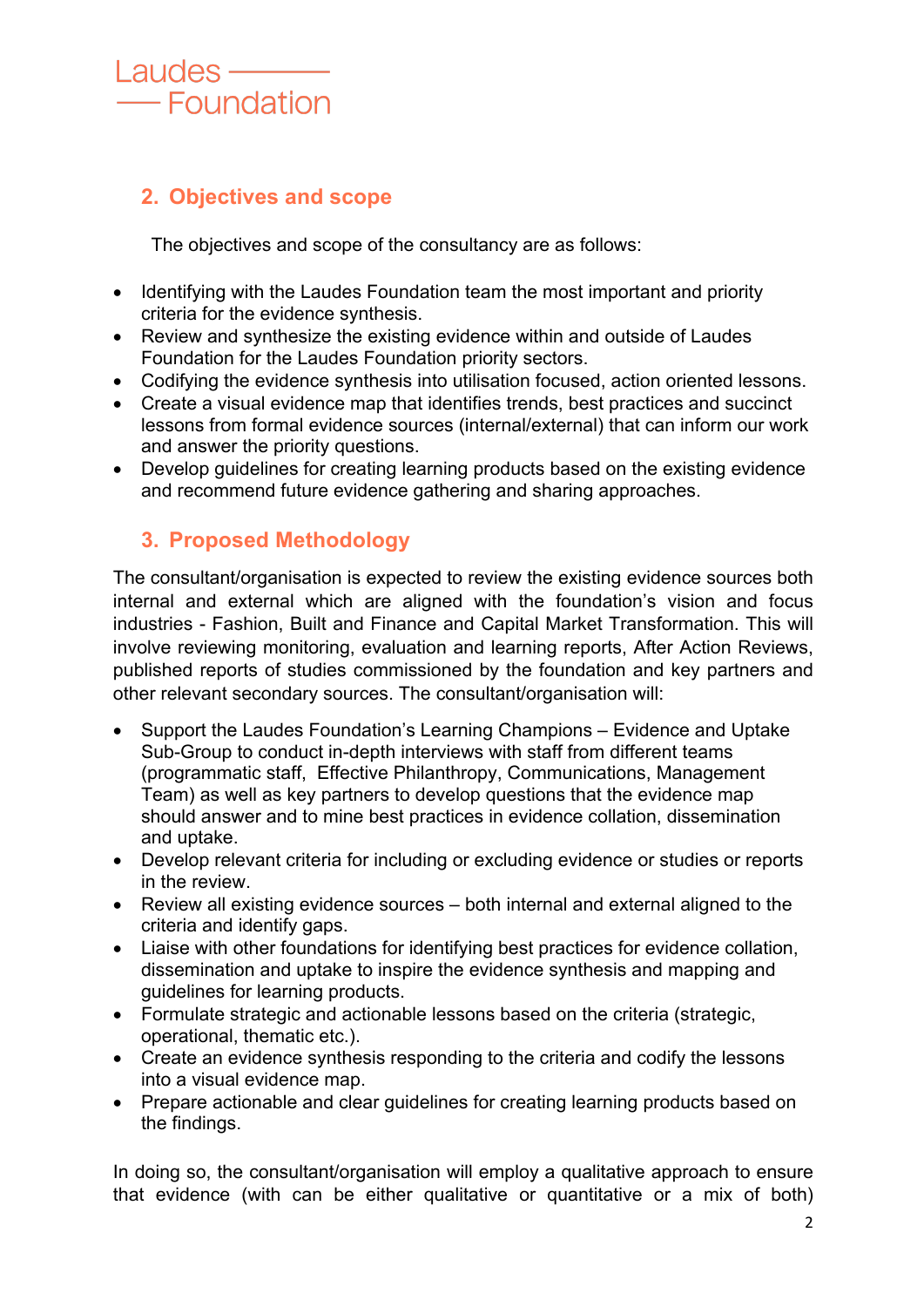synthesised is sufficiently triangulated to deliver aggregate qualitative lessons on the basis of a broad range of data. The consultant will work closely with Laudes Foundation in the inception phase to determine the approach and methodology that should taken into consideration a gender, social equity and inclusion lens.

Laudes Foundation will provide all information, reports, documentation, data and access reasonably requested by the consultant/organisation.

## **4. Stakeholder Involvement**

The evidence synthesis and mapping is expected to employ a participatory approach providing for meaningful involvement of stakeholders within Laudes Foundation to be engaged in the assignment.

The key stakeholders are:

- Laudes Foundation's Learning Champions Evidence and Uptake Sub-Group
- Relevant Laudes Foundation staff
- Key staff at partners and other foundations

The draft evidence synthesis report and evidence map along with the guidelines will be discussed in a meeting and also circulated to relevant Laudes Foundation staff and management for review and comments prior to finalisation.

## **5. Roles and Responsibilities**

#### **The Senior Evaluation Manager at Laudes Foundation (the Task Manager) is responsible for:**

- Overall responsibility and accountability for management and delivery of the evidence synthesis, guidelines and including approval of the final evidence map;
- Facilitation for the access to internal evidence and access to internal and external stakeholders (other foundations, key partners);
- Technical guidance for the consultants throughout the implementation of the assignment;
- Leadership of the evidence synthesis and map review process including collating comments and facilitating discussion amongst staff and consultants; and
- In all of these roles, necessary support will be provided by other members of the Laudes Foundation Evidence and Uptake Learning Sub-Group.

### **The consultant/organisation are responsible for:**

- Defining the approach for the evidence synthesis, evidence map creation and development of guidelines for learning products;
- Reviewing all internal sources of evidence and external evidence as necessary;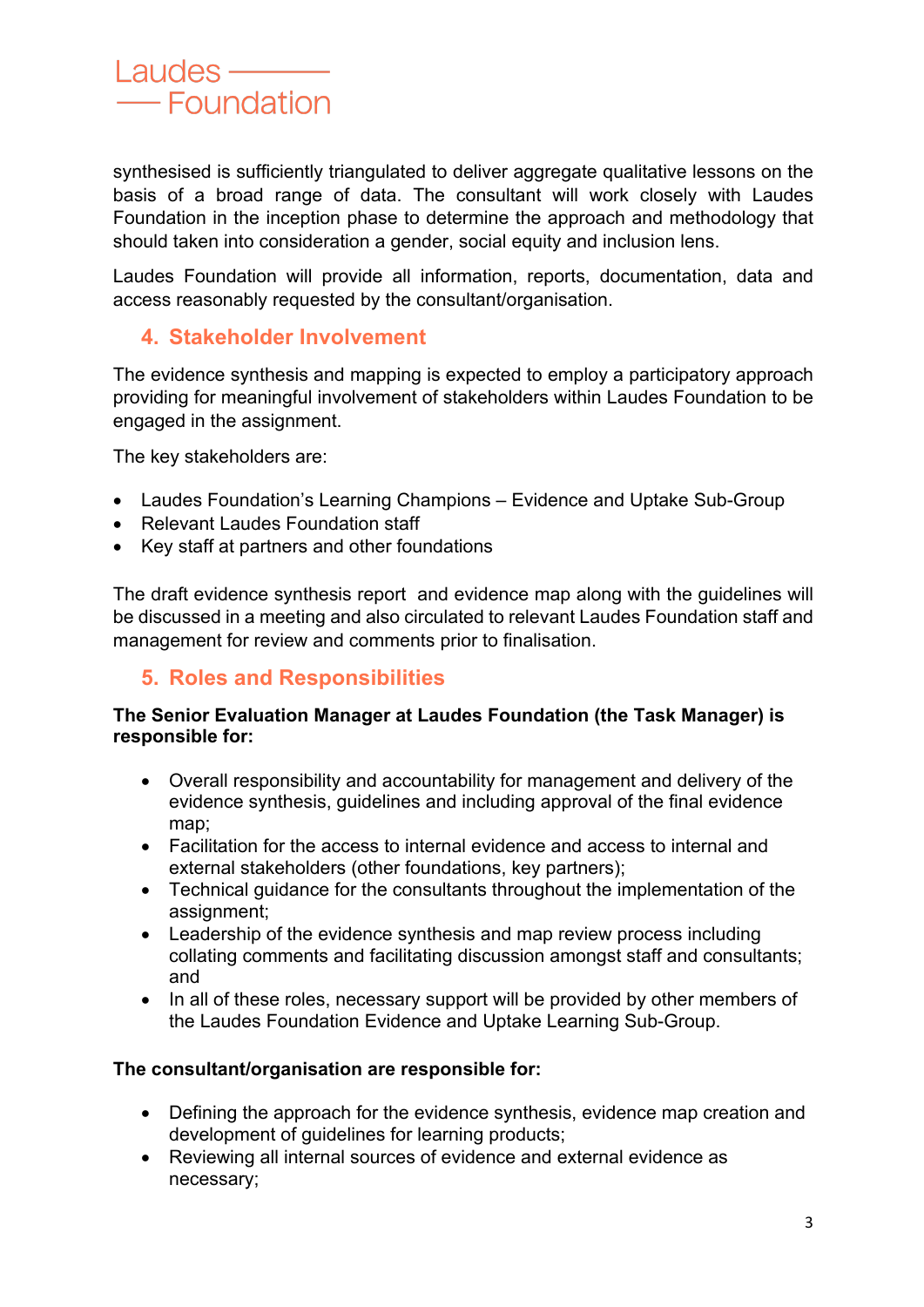# Laudes — - Foundation

- Conducting interviews with Laudes Foundation staff and externals;
- Day-to-day management of the assignment;
- Regular formal and informal reporting to the Task Manager;
- Participation in key task related meetings (kick off meeting, inception report meeting and draft report/evidence map meeting etc.); and
- Production of deliverables (inception report and evidence synthesis report and visual evidence map) in accordance with the Request for Proposals and contractual arrangements.

The consultants will report to Ms. Savi Mull, Senior Evaluation Manager, Laudes Foundation on all issues related to the assignment contracts, fees and expenses, and deliverables and commenting processes. The Task Manager will provide conceptual guidance during the period of the assignment.

# **6. Process and Timeframe**

The consultants will prepare an inception report and work-plan that will operationalise the Request for Proposals. The inception report will be based on initial documentary review and preliminary interviews with key Laudes Foundation staff including the internal Evidence and Uptake Sub-Group.

The inception report and work-plan will address the following elements: expectations of the assignment; roles and responsibilities within the consulting team; any refinements and elaboration to key questions; methods and data collection, including possible constraints; outline of the final evidence synthesis report, evidence map and guidelines for learning products.

The inception report and work-plan will be approved by the Task Manager and act as an agreement between the consultants and the Laudes Foundation on how the evidence synthesis and mapping along with guidelines development is to be conducted.

| <b>Process</b>           | <b>Deadline</b>   | <b>Responsibility</b>    |
|--------------------------|-------------------|--------------------------|
| Selection and            | 10 September 2021 | <b>Laudes Foundation</b> |
| contracting of           |                   | (Senior Evaluation       |
| consultancy              |                   | Manager)                 |
| Inception report         | 25 September 2021 | <b>Consultant Team</b>   |
| preparation              |                   |                          |
| Completion of evidence   | 5 November 2021   | <b>Consultant Team</b>   |
| review and guidelines    |                   |                          |
| for learning products    |                   |                          |
| Draft report and visual  | 20 November 2021  | Consultant Team /        |
| map for comment          |                   | <b>Senior Evaluation</b> |
|                          |                   | Manager (facilitator     |
| Final report (evidence)  | 10 December 2021  | <b>Consultant Team</b>   |
| synthesis and guidelines |                   |                          |
| for learning products)   |                   |                          |

The main activities and timetable for this consultancy is set out below: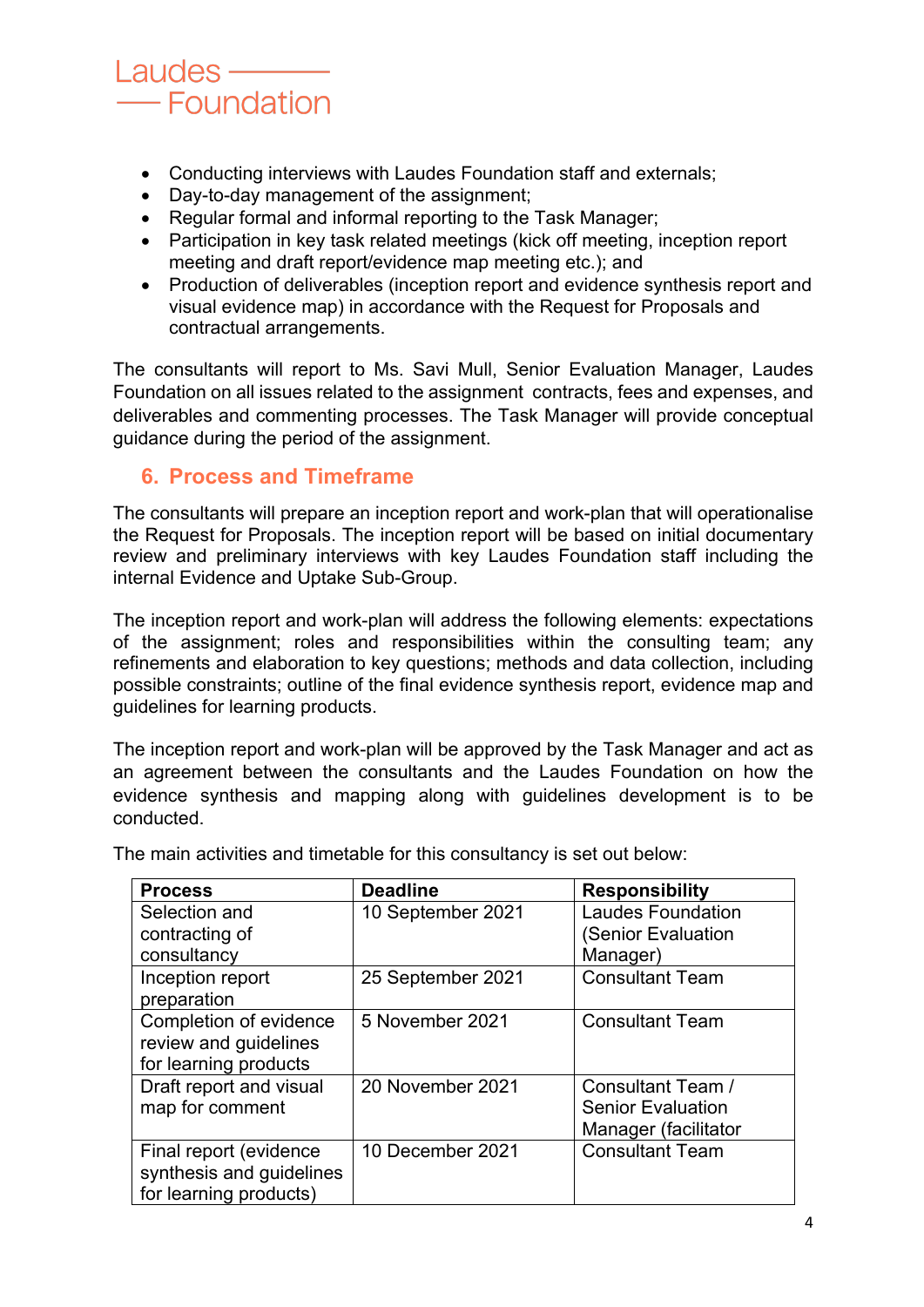

| and visual evidence |  |
|---------------------|--|
| map                 |  |

# **7. Deliverables**

The assignment is expected to deliver the following key outputs:

- Inception Report
- Evidence synthesis report and guidelines for learning products
- Evidence synthesis meeting (virtual with relevant Laudes Foundation staff)
- A Visual Evidence Map with the mapping of existing evidence in the foundation and gap based on the questions.

### **8. Consultant Requirements**

Applicants may be an individual consultant, a group of individual consultants with a designated team lead, or organisations with relevant evaluation expertise. Applicants must have at a minimum the following qualifications:

- Sufficient in team expertise and linkages with multi-sector evidence especially in areas of climate change, inequality, fashion, built environment and financial and capital market transformation;
- Subject matter knowledge and experience in learning, knowledge management, monitoring & evaluation and/or research
- Prior experience with context-specific monitoring, evaluation and learning methods, including examples that draw on qualitative and quantitative approaches;
- Strong experience in undertaking evidence synthesis, systematic review methods and designing evidence maps for learning;
- Experience using evidence to design creative and/or visual knowledge/learning products;
- Familiarity with visual evidence maps, and inclusion and exclusion criteria;
- Ability to iterate and adapt based on needs of end-users;
- Proven track record of strong analytical and drafting skills;
- Excellent written and verbal presentation skills in English;
- Team composition must be consider appropriate diversity and genderbalance and geographical representation;
- Skilled communicators with excellent observation, research, analysis and synthesis capabilities; and
- No conflict of interest with Laudes Foundation.